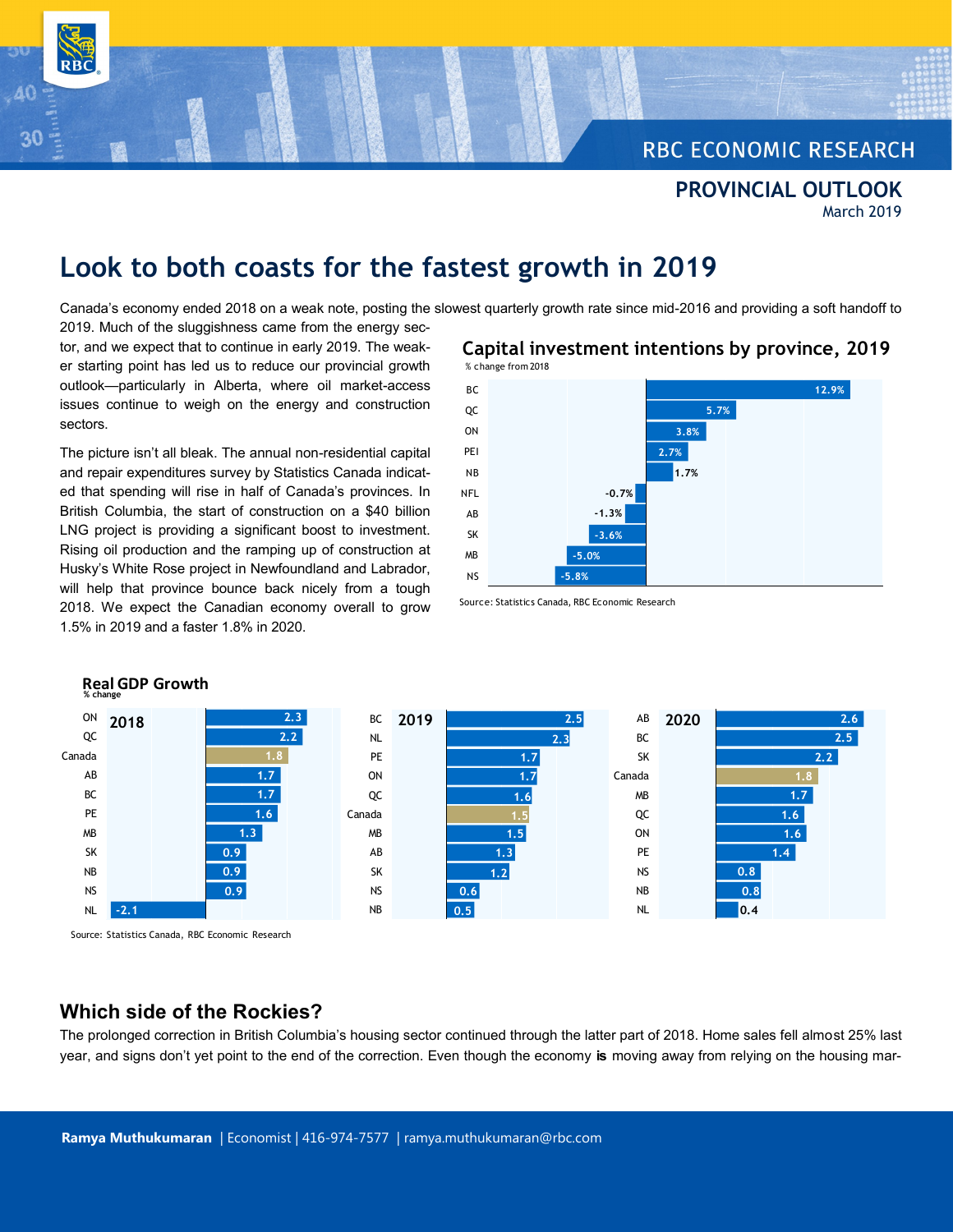

ket to support growth, the LNG Canada project provides good reason for British Columbians to feel upbeat. Nowhere else in Canada will see as big a capital spending boost this year as B.C., where expenditures will rise 12.9%. We project real GDP growth of 2.5% in both 2019 and 2020.

Alberta ended 2018 on a rough note after the differential between the Western Canadian Select and West Texas Intermediate oil benchmarks widened to record levels last fall. Grappling with market-access issues and a growing oversupply of oil, the provincial government mandated production cuts to bring price differentials down. While the policy had the intended effect, the postponement of Enbridge's Line 3 replacement project—which would add 375,000 barrels of crude oil export capacity—means access issues will persist well into 2020. The mood in the oil and gas sector was reflected in data for capital investment intentions, with a 4% decrease expected this year in the mining, quarrying and oil and gas extraction sector. We've revised our estimate for Alberta's real GDP growth in 2018 to 1.7% from 2.4%. Growth will slow further to 1.3% in 2019, although Alberta should lead Canada growing by 2.6% in 2020 once market access improves.



# **Drier conditions in Saskatchewan**

We've scaled back our outlook for Saskatchewan to 0.9% in 2018 because of lower investment in construction (both residential and non-residential) and weaker oil prices. A sluggish labour market weighed on consumer spending last year, and vehicle sales fell almost 11%—the sharpest decline in the country. The indefinite shutdown of the McArthur River uranium mine means the outlook for mining and overall growth in 2019 is lower than we previously expected, and we've cut our forecast to 1.2% for 2019 from 1.6% previously. Capital spending is slated to decline.

Manitoba's economy is set to keep pace with the Canadian average at 1.5% in 2019 followed by a brisker 1.7% pace in 2020. Strong exports—they grew by more than 11% in 2018—offset some of the weakness in the agriculture, mining and construction sectors in 2018. However, capital spending is set to fall by 5% this year with most of the decline in the utilities sector as spending on the Keeyask generating station project slows. Additional investment in mining, quarrying, oil and gas extraction will lend support to the economy this year.

# **Central Canada in late stages of cycle**

The economies in Ontario and Quebec will expand at a more restrained pace in 2019 as a key source of growth, the consumer sector, grapples with higher interest rates. Both economies also have limited spare capacity in the labour market—Quebec's unemployment rate fell to a record low in 2018 while Ontario's unemployment rate slipped to the lowest level in almost two decades. Quebec came in second-highest in capital investment intentions growth for 2019, and will see its manufacturing sector lead after two years of declines. Some of the investment growth in the manufacturing sector could be in response to the federal government's announcement of the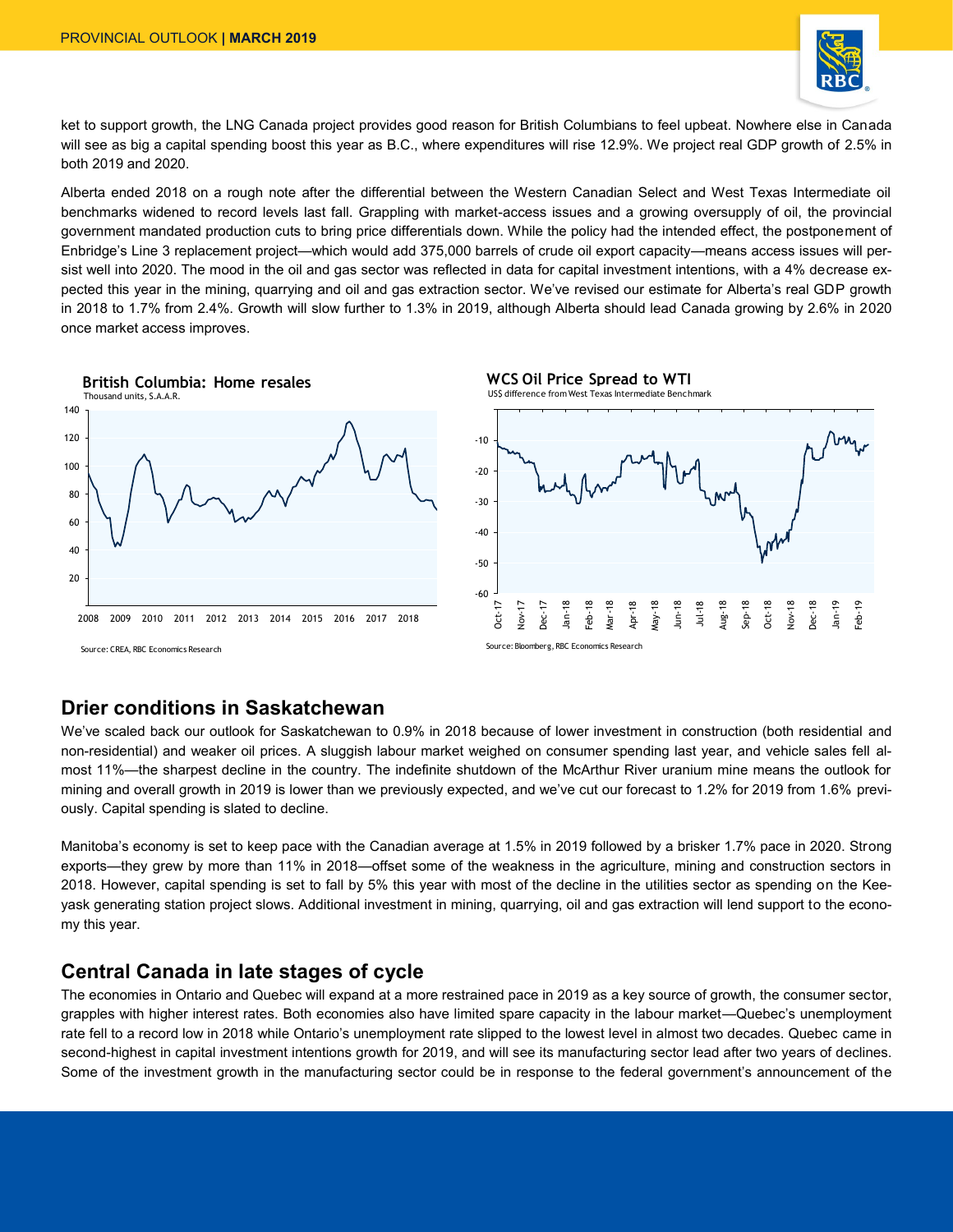

capital spending accelerated write-off in the Fall Economic Statement 2018. Quebec also instituted an additional capital cost allowance of 30% to improve the province's competitiveness. We forecast Quebec's economy to grow at 1.6% both in 2019 and 2020. Capital spending growth in Ontario will be centered on the utilities sector, where spending will increase 17% following three years of decline. Ontario's housing market showed signs of moderation over 2018 and in early 2019, and we expect sales activity will stay at these lower levels this year. Growth in Ontario is forecast to slow to 1.7% in 2019 followed by 1.6% in 2020.

# **Newfoundland & Labrador to lead Atlantic Canada in 2019**

In eastern Canada, we expect Newfoundland and Labrador's economy to bounce back after contracting last year. We project real GDP growth of 2.3% in 2019—the second-highest pace in the country. We revised down our 2018 forecast to show a contraction of 2.1% on weaker mining output (mineral shipments were down 19.3% in 2018) and the winding down of capital projects—particularly the hydroelectric generating facility at Muskrat Falls. The province will get a reprieve this year due to growing production at the Hebron offshore platform and an investment boost from the Husky's White Rose project construction. Capital expenditures overall will decline slightly in 2019, but only because of the government's commitment to spending restraint. Private spending will increase by 13% after three years of decline, with most of the spending occurring in the mining and oil and gas sector.

Prince Edward Island will beat the national average, with the economy projected to grow 1.7% in 2019 and slow modestly to 1.4% in 2020. PEI has the distinction of being the Atlantic province with the highest growth in capital spending intentions in 2019. It was also the only province to see a rise in the labour force participation rate as strong population growth (through immigration) gave the labour market a boost. Both Nova Scotia and New Brunswick will continue to see growth in line with their potential growth of 0.6% and 0.5% respectively. New Brunswick is the only other Atlantic province (apart from PEI) to see business investment increase in 2019, with utilities and agriculture leading the growth. Nova Scotia saw its merchandise exports increase by 7% in 2018 to \$5.7 billion—the highest level in a decade. However, its capital-spending intentions are the lowest in Canada this year, with a sharp drop of 5.8%.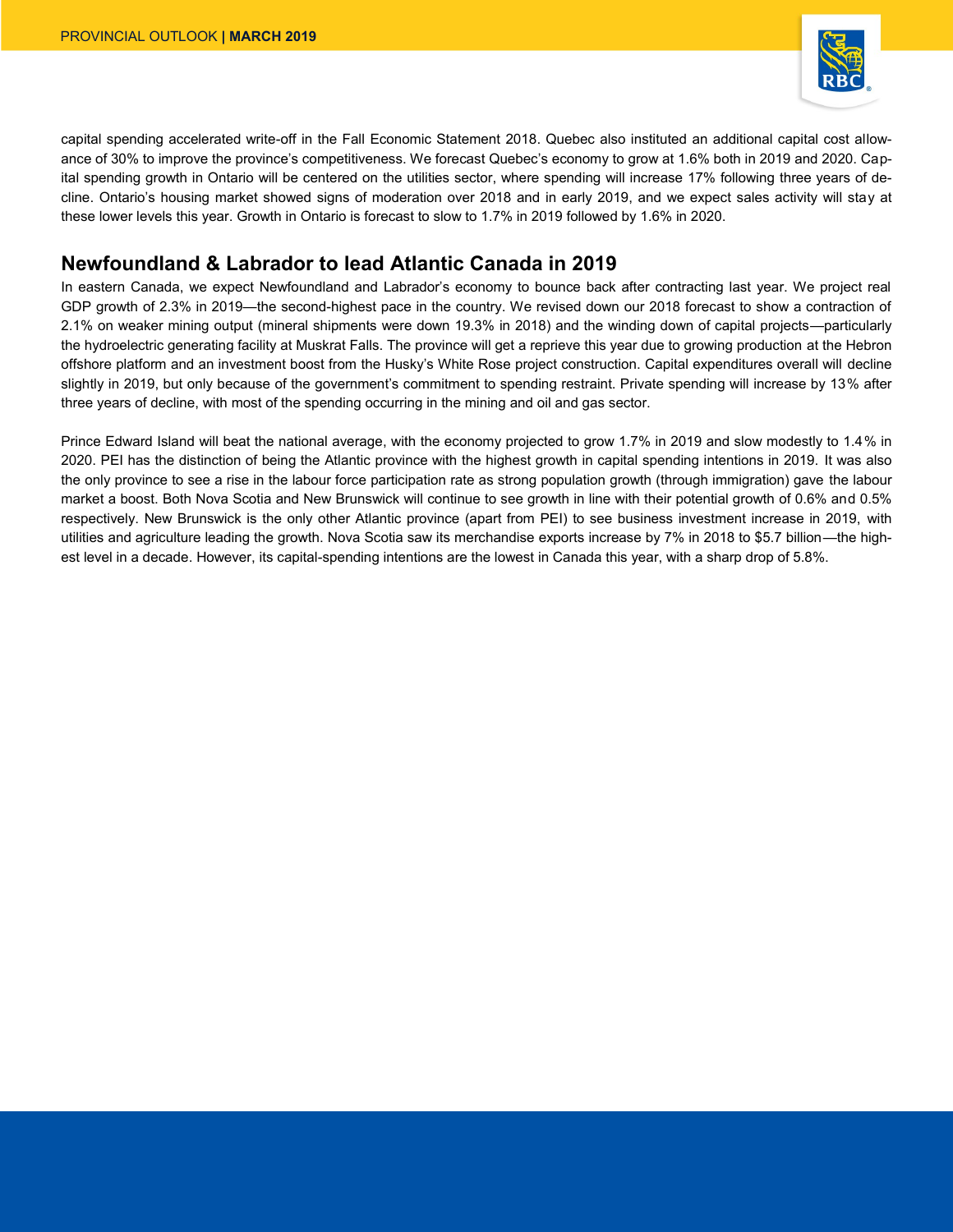

#### **Forecast details**

% change unless otherwise indicated

|               | <b>Real GDP</b> |                     |  | <b>Nominal GDP</b> |  | <b>Employment</b> |  | Unemployment |                                                                                                                      | <b>Housing starts</b> |                                                              |  | <b>Retail sales</b> |  | <b>CPI</b> |  |
|---------------|-----------------|---------------------|--|--------------------|--|-------------------|--|--------------|----------------------------------------------------------------------------------------------------------------------|-----------------------|--------------------------------------------------------------|--|---------------------|--|------------|--|
|               |                 |                     |  |                    |  |                   |  |              | 17 18F 19F 20F 17 18F 19F 20F 17 18 19F 20F 17 18 19F 20F 17                                                         |                       | 18 19F 20F 17 18 19F 20F 17 18 19F 20F                       |  |                     |  |            |  |
| $N.6L$ .      |                 | $0.9 - 2.1 2.3 0.4$ |  |                    |  |                   |  |              | 4.3 3.6 2.6 2.9 3.7 0.5 0.6 -0.5 14.8 13.8 13.2 14.0 1.4 1.1                                                         |                       | $1.0$ $1.4$ $2.4$ $-2.3$ $1.5$ $1.7$ $2.4$ $1.7$ $1.4$ $2.6$ |  |                     |  |            |  |
| P.E.I         |                 |                     |  |                    |  |                   |  |              | 3.5 1.6 1.7 1.4 4.8 2.4 2.9 3.6 3.1 3.0 1.0 0.8 9.8 9.4 9.1 8.9 0.9 1.1 0.7 0.8 6.3 3.6 3.0 3.6 1.8 2.3 1.4 2.7      |                       |                                                              |  |                     |  |            |  |
| N.S.          |                 |                     |  |                    |  |                   |  |              | 1.5 0.9 0.6 0.8 2.9 1.9 1.6 2.8 0.6 1.5 0.7 0.4 8.4 7.6 7.2 7.2 4.0 4.8 4.0 3.6 7.8 1.2 2.9 3.2 1.1 2.2 1.8 2.7      |                       |                                                              |  |                     |  |            |  |
| N.B.          |                 | $1.8$ 0.9 0.5 0.8   |  |                    |  |                   |  |              | 4.3 1.9 1.5 2.6 0.4 0.3 0.2 0.3 8.1 8.0 7.6 7.4 2.3 2.3 2.1 2.3 6.8 1.3 2.6 2.9 2.3 2.2 1.6 2.6                      |                       |                                                              |  |                     |  |            |  |
| QUE.          |                 |                     |  |                    |  |                   |  |              | 2.8 2.2 1.6 1.6 5.0 4.2 2.9 3.4 2.2 0.9 0.9 0.5 6.1 5.4 5.6 5.8 46.5 46.9 47.4 41.5 5.5 3.3 3.0 3.5 1.1 1.7 1.4 2.5  |                       |                                                              |  |                     |  |            |  |
| ONT.          |                 |                     |  |                    |  |                   |  |              | 2.8 2.3 1.7 1.6 4.1 3.4 3.0 3.6 1.8 1.6 1.3 0.6 6.0 5.6 5.5 5.8 79.1 78.7 73.1 71.0 7.7 3.9 3.3 3.6 1.7 2.4 1.5 2.4  |                       |                                                              |  |                     |  |            |  |
| MAN.          |                 |                     |  |                    |  |                   |  |              | 3.2 1.3 1.5 1.7 5.4 2.7 2.3 4.0 1.7 0.6 1.1 0.5 5.4 6.0 5.9 6.0 7.5 7.4 5.5 5.1 7.8 0.3 2.9 3.5 1.6 2.5 2.0 2.5      |                       |                                                              |  |                     |  |            |  |
| SASK.         |                 |                     |  |                    |  |                   |  |              | 2.2 0.9 1.2 2.2 4.8 4.0 1.4 4.9 0.2 0.4 0.4 6.3 6.1 5.7 5.7 4.9 3.6 4.0 5.3 4.1 0.5 1.7 2.9 1.7 2.3 2.1 2.9          |                       |                                                              |  |                     |  |            |  |
| ALTA.         |                 |                     |  |                    |  |                   |  |              | 4.4 1.7 1.3 2.6 10.0 4.0 0.2 6.7 1.0 1.9 0.7 0.8 7.8 6.7 7.0 6.5 29.5 26.1 24.6 27.0 7.1 1.7 1.8 3.3 1.5 2.5 1.4 2.2 |                       |                                                              |  |                     |  |            |  |
| <b>B.C.</b>   |                 |                     |  |                    |  |                   |  |              | 3.8 1.7 2.5 2.5 6.9 4.1 3.9 4.9 3.7 1.1 1.8 0.7 5.1 4.7 4.6 4.8 43.7 40.9 36.9 34.0 9.3 2.0 3.7 3.9 2.1 2.7 1.8 2.2  |                       |                                                              |  |                     |  |            |  |
| <b>CANADA</b> |                 |                     |  |                    |  |                   |  |              | 3.0 1.8 1.5 1.8 5.6 3.6 2.1 4.2 1.9 1.3 1.2 0.5 6.3 5.8 5.9 6.0 220 213 199 192 7.1 2.7 3.0 3.5 1.6 2.3 1.6 2.4      |                       |                                                              |  |                     |  |            |  |

#### **Key provincial comparisons**

| Key provincial comparisons<br>(2017 unless otherwise stated) |         |           |           |           |           |                                    |           |           |           |        |           |  |  |  |
|--------------------------------------------------------------|---------|-----------|-----------|-----------|-----------|------------------------------------|-----------|-----------|-----------|--------|-----------|--|--|--|
|                                                              | Canada  | <b>NL</b> | <b>PE</b> | <b>NS</b> | <b>NB</b> | QC                                 | <b>ON</b> | <b>MB</b> | <b>SK</b> | AB     | <b>BC</b> |  |  |  |
| Population (000s)                                            | 37,059  | 525       | 153       | 960       | 771       | 8,390                              | 14,323    | 1,352     | 1,162     | 4,307  | 4,992     |  |  |  |
| Gross domestic product (\$ billions)                         | 2,137.5 | 33.1      | 6.7       | 42.7      | 36.1      | 417.2                              | 825.8     | 71.0      | 79.5      | 331.9  | 282.2     |  |  |  |
| Real GDP (\$2007 billions)                                   | 2,016.4 | 33.8      | 6.1       | 39.5      | 32.9      | 383.1                              | 761.3     | 66.6      | 85.5      | 336.8  | 256.9     |  |  |  |
| Share of provincial GDP of Canadian GDP (%)                  | 100.0   | 1.6       | 0.3       | 2.0       | 1.7       | 19.6                               | 39.1      | 3.3       | 3.7       | 14.9   | 13.0      |  |  |  |
| Real GDP growth (CAGR, 2012-17, %)                           | 2.0     | 1.1       | 1.7       | 0.8       | 0.7       | 1.6                                | 2.3       | 2.2       | 1.9       | 1.5    | 3.0       |  |  |  |
| Real GDP per capita (\$ 2007)                                | 55,184  | 63.967    |           |           |           | 40,241 41,508 42,924 46,175        | 54,103    | 49,870    | 74,329    | 79.353 | 52,188    |  |  |  |
| Real GDP growth rate per capita (CAGR, 2013-18, %)           | 0.8     | $-0.3$    | 0.4       | 0.7       | 0.7       | 1.1                                | 1.3       | 0.5       | $-0.3$    | $-0.9$ | 1.4       |  |  |  |
| Personal disposable income per capita (\$)                   | 32,300  | 31,996    |           |           |           | 28,997 28,978 29,261 28,785 32,645 |           | 29,603    | 32,973    | 36,705 | 34,976    |  |  |  |
| Employment growth (CAGR, 2013-18, %)                         | $-1.1$  | 1.5       | $-0.5$    | $-0.1$    | 0.0       | $-1.0$                             | $-1.2$    | $-0.7$    | $-0.2$    | $-0.9$ | $-1.9$    |  |  |  |
| Employment rate (Feb. 2019, %)                               | 62.0    | 52.3      | 59.0      | 58.1      | 56.7      | 61.4                               | 61.3      | 63.4      | 64.8      | 66.5   | 62.6      |  |  |  |
| Discomfort index (inflation + unemp. rate, Jan. 2019)        | 7.2     | 11.5      | 10.3      | 8.0       | 9.3       | 6.4                                | 7.2       | 6.9       | 6.2       | 8.0    | 7.1       |  |  |  |
| Manufacturing industry output (% of GDP, 2017)               | 10.4    | 4.6       | 10.5      | 7.6       | 11.0      | 14.0                               | 12.2      | 9.7       | 6.1       | 8.3    | 7.1       |  |  |  |
| Personal expenditures on goods & services (% of GDP)         | 56.4    | 51.3      | 67.7      | 71.4      | 64.8      | 58.3                               | 57.4      | 57.2      | 47.4      | 46.5   | 63.7      |  |  |  |
| International exports (% of GDP)                             | 31.0    | 33.8      | 24.1      | 17.1      | 38.9      | 28.1                               | 34.5      | 23.8      | 39.5      | 32.8   | 23.8      |  |  |  |

Source: Statistics Canada, RBC Economics Research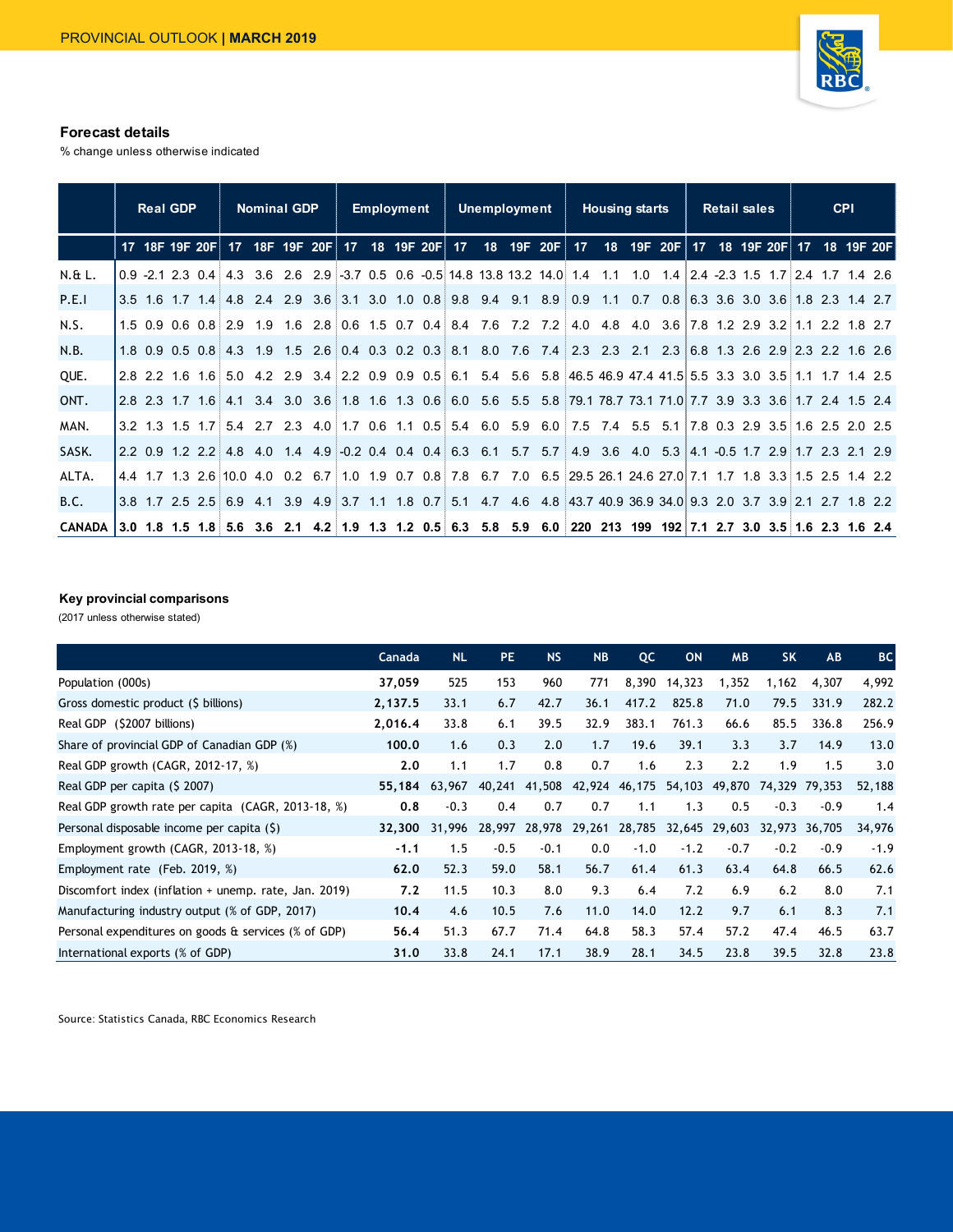

# **Forecast Details**

% change unless otherwise specified

# **British Columbia**

|                                     | 2012 | 2013 | 2014 | 2015 | 2016 | 2017 | 2018F | 2019F | 2020F |
|-------------------------------------|------|------|------|------|------|------|-------|-------|-------|
| Real GDP                            | 2.5  | 2.2  | 3.7  | 2.1  | 3.2  | 3.8  | 1.7   | 2.5   | 2.5   |
| Nominal GDP                         | 2.1  | 3.4  | 5.7  | 2.9  | 6.0  | 6.9  | 4.1   | 3.9   | 4.9   |
| Employment                          | 1.6  | 0.1  | 0.6  | 1.2  | 3.2  | 3.7  | 1.1   | 1.8   | 0.7   |
| Unemployment Rate (%)               | 6.8  | 6.6  | 6.1  | 6.2  | 6.0  | 5.1  | 4.7   | 4.7   | 4.8   |
| <b>Retail Sales</b>                 | 1.9  | 2.8  | 6.3  | 7.0  | 7.7  | 9.3  | 2.0   | 3.7   | 3.9   |
| Housing Starts (Thousands of Units) | 27.5 | 27.1 | 28.4 | 31.4 | 41.8 | 43.7 | 40.9  | 36.9  | 34.0  |
| <b>Consumer Price Index</b>         | 1.1  | -0.1 | 1.0  | 1.1  | 1.9  | 2.1  | 2.7   | 1.8   | 2.2   |

#### **Alberta**

|                                     | 2012 | 2013 | 2014 | 2015    | 2016   | 2017 | 2018F | 2019F | 2020F |
|-------------------------------------|------|------|------|---------|--------|------|-------|-------|-------|
| Real GDP                            | 3.9  | 5.7  | 5.9  | $-3.7$  | -4.2   | 4.4  | 1.7   | 1.3   | 2.6   |
| Nominal GDP                         | 4.3  | 9.6  | 10.0 | $-14.0$ | $-6.8$ | 10.0 | 4.0   | 0.2   | 6.7   |
| Employment                          | 3.5  | 2.5  | 2.2  | 1.2     | $-1.6$ | 1.0  | 1.9   | 0.7   | 0.8   |
| Unemployment Rate (%)               | 4.6  | 4.6  | 4.7  | 6.0     | 8.1    | 7.8  | 6.6   | 6.9   | 6.5   |
| <b>Retail Sales</b>                 | 6.9  | 7.2  | 7.9  | -4.0    | $-1.1$ | 7.1  | 1.7   | 1.8   | 3.3   |
| Housing Starts (Thousands of Units) | 33.4 | 36.0 | 40.6 | 37.3    | 24.5   | 29.5 | 26.1  | 24.6  | 27.0  |
| <b>Consumer Price Index</b>         | 1.1  | 1.4  | 2.6  | 1.2     | 1.1    | 1.5  | 2.5   | 1.4   | 2.2   |

## **Saskatchewan**

|                                     | 2012 | 2013 | 2014   | 2015   | 2016   | 2017             | 2018F  | 2019F | 2020F         |
|-------------------------------------|------|------|--------|--------|--------|------------------|--------|-------|---------------|
| Real GDP                            | 1.7  | 6.5  | 2.0    | $-0.9$ | $-0.4$ | 2.2 <sub>1</sub> | 0.9    | 1.2   | $2.2^{\circ}$ |
| Nominal GDP                         | 4.2  | 6.7  | $-0.4$ | $-3.9$ | $-4.8$ | 4.8              | 4.0    | 1.4   | 4.9           |
| Employment                          | 2.4  | 3.1  | 1.0    | 0.5    | $-0.9$ | $-0.2$           | 0.4    | 0.4   | 0.4           |
| Unemployment Rate (%)               | 4.7  | 4.1  | 3.8    | 5.0    | 6.3    | 6.3              | 6.1    | 5.7   | 5.7           |
| <b>Retail Sales</b>                 | 7.3  | 5.2  | 4.7    | $-3.3$ | 1.5    | 4.1              | $-0.5$ | 1.7   | 2.9           |
| Housing Starts (Thousands of Units) | 10.0 | 8.3  | 8.3    | 5.1    | 4.8    | 4.9              | 3.6    | 4.0   | 5.3           |
| <b>Consumer Price Index</b>         | 1.6  | 1.4  | 2.4    | 1.6    | 1.1    | 1.7              | 2.3    | 2.1   | 2.9           |

#### **Manitoba**

|                                     | 2012 | 2013 | 2014 | 2015 | 2016   | 2017 | 2018F | 2019F | 2020F |
|-------------------------------------|------|------|------|------|--------|------|-------|-------|-------|
| Real GDP                            | 3.0  | 2.9  | 2.1  | 1.2  | 1.6    | 3.2  | 1.3   | 1.5   | 1.7   |
| Nominal GDP                         | 6.4  | 4.2  | 3.1  | 2.6  | 2.3    | 5.4  | 2.7   | 2.3   | 4.0   |
| Employment                          | 1.6  | 0.7  | 0.1  | 1.6  | $-0.4$ | 1.7  | 0.6   | 1.1   | 0.5   |
| Unemployment Rate (%)               | 5.3  | 5.4  | 5.4  | 5.6  | 6.1    | 5.4  | 6.0   | 6.0   | 6.0   |
| <b>Retail Sales</b>                 | 1.0  | 3.8  | 4.2  | 1.3  | 3.7    | 7.8  | 0.3   | 2.9   | 3.5   |
| Housing Starts (Thousands of Units) | 7.2  | 7.5  | 6.2  | 5.5  | 5.3    | 7.5  | 7.4   | 5.5   | 5.1   |
| <b>Consumer Price Index</b>         | 1.6  | 2.3  | 1.8  | 1.2  | 1.3    | 1.6  | 2.5   | 2.0   | 2.5   |

### **Ontario**

|                                     | 2012 | 2013 | 2014 | 2015 | 2016 | 2017 | 2018F | 2019F | 2020F |
|-------------------------------------|------|------|------|------|------|------|-------|-------|-------|
| Real GDP                            | 1.3  | 1.4  | 2.5  | 2.5  | 2.3  | 2.8  | 2.3   | 1.7   | 1.6   |
| Nominal GDP                         | 3.1  | 2.2  | 4.4  | 4.6  | 4.4  | 4.1  | 3.4   | 3.0   | 3.6   |
| Employment                          | 0.7  | 1.8  | 0.8  | 0.7  | 1.1  | 1.8  | 1.6   | 1.3   | 0.6   |
| Unemployment Rate (%)               | 7.9  | 7.6  | 7.3  | 6.8  | 6.5  | 6.0  | 5.6   | 5.5   | 5.8   |
| <b>Retail Sales</b>                 | 1.6  | 2.7  | 5.7  | 5.3  | 6.9  | 7.7  | 3.9   | 3.3   | 3.6   |
| Housing Starts (Thousands of Units) | 76.7 | 61.1 | 59.1 | 70.2 | 75.0 | 79.1 | 78.7  | 73.1  | 71.0  |
| <b>Consumer Price Index</b>         | 1.4  | 1.1  | 2.3  | 1.2  | 1.8  | 1.7  | 2.4   | 1.5   | 2.4   |